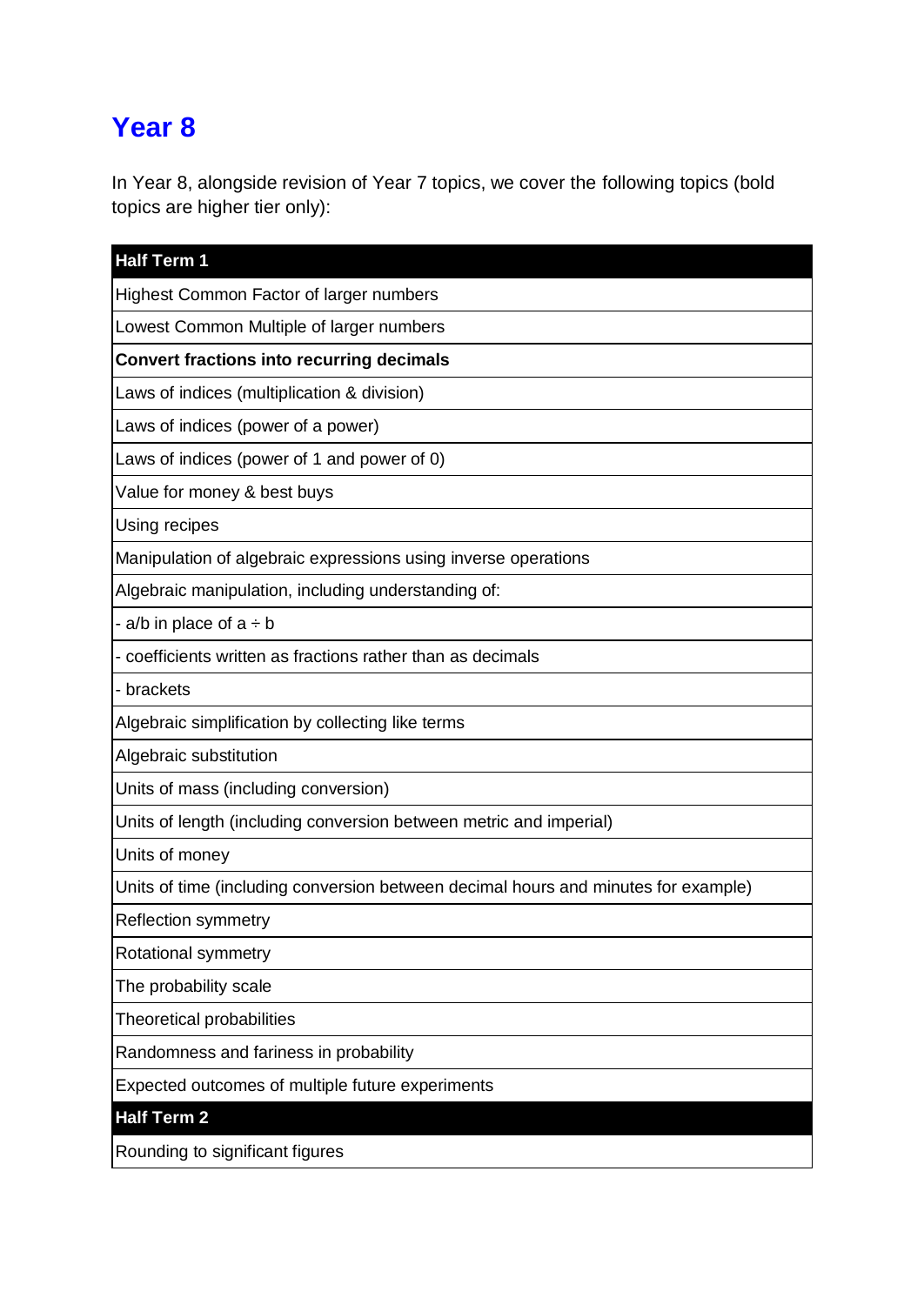**Estimation** 

Laws of indices (negative power)

Convert between normal numbers and standard form

Convert numbers such as 15x10^6 into standard form

Dividing quantities into ratios

Working with fractions in ratio problems

Generation of terms of a sequence from a term-to-term rule

Generation of terms of a sequence from a position-to-term rule

Sequences of triangular numbers

Sequences of square numbers

Sequences of cube numbers

Simple arithmetic progressions (linear sequences)

Vocabulary: mutually exclusive & exhaustive

The addition law for two mutually exclusive events

The property that the probabilities of an exhaustive set of outcomes sum to one

Notation: P(A')

Relative frequency (probability)

Relationship between sample size, relative frequency and theoretical probability

Bias and fairness in probability

Stem and leaf diagrams

**Half Term 3**

**Calculate with surds**

**Simplify surds**

**Simplify expressions involving surds**

nth term of linear sequences

Fibonacci type sequences

Algebraic simplification by multiplying

Algebraic simplification by division

Algebraic simplification including powers of terms

Multiplying out single brackets

Factorising into single brackets

Vocabulary: equation, formula & identity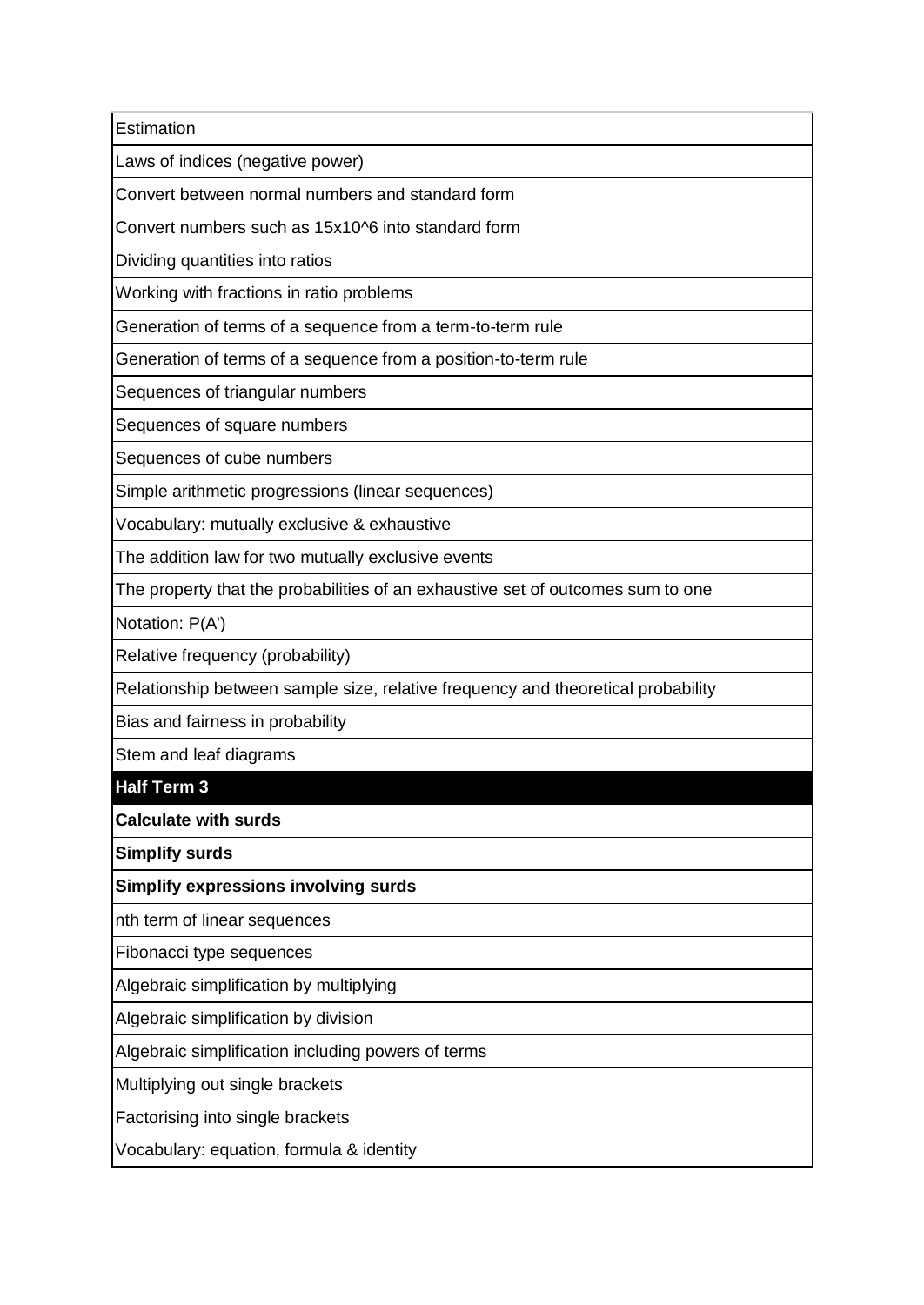Solve multi-step linear equations (with one unknown visible)

Diagrammatic and column representations of vectors

**Translations** 

Properties of the special types of quadrilateral

## **Half Term 4**

Multiply numbers which are in standard form

Divide numbers which are in standard form

Derive & solve equations, interpreting the solutions

Translate simple situations or procedures into algebraic formulae

Use the nth term to identify whether a value given is a term in a sequence

Transformations between sequences and their corresponding nth terms

Area of a trapezium

Areas of composite shapes (not including circles)

Properties of cubes, cuboid, prisms, pyramids, cones & spheres

Surface area of prisms & pyramids

Vertical line charts

Line graphs for time series data

Frequency polygons

Pie charts

The appropriate use for each table, chart & diagram

Graphical misrepresentation

## **Half Term 5**

Add & subtract numbers which are in standard form

**Truncation** 

Error intervals

Express one quantity as a percentage of another

Compare two quantities using percentages

Increase or decrease by a percentage

Multipliers for percentages

Expand two **or more** binomials

Vocabulary: inequalities

Solve linear inequalities in one variable